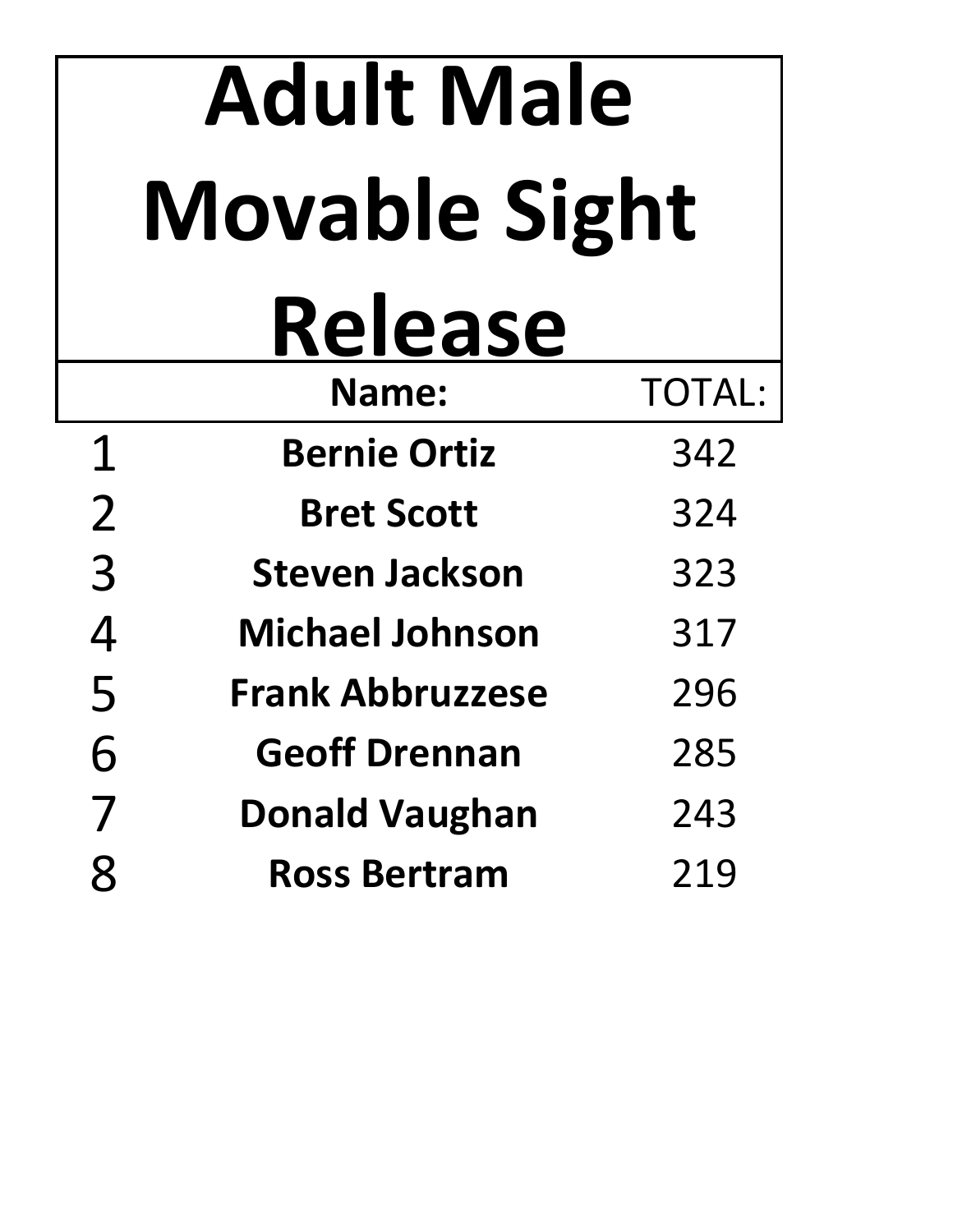|               | <b>Adult Male Fixed</b><br><b>Sight Release</b> |               |
|---------------|-------------------------------------------------|---------------|
|               | <b>Name:</b>                                    | <b>TOTAL:</b> |
| 123456        | <b>Greg McClain</b>                             | 349           |
|               | <b>Justin Ware</b>                              | 317           |
|               | <b>Ryan Szilagyi</b>                            | 316           |
|               | <b>Cory Steffes</b>                             | 309           |
|               | <b>Kevin Hewitt</b>                             | 289           |
|               | <b>Paul Bosse</b>                               | 253           |
|               | dult Female Fi:<br><b>Sight Rel.</b>            |               |
|               | <b>Name:</b>                                    | <b>TOTAL:</b> |
| <u>1</u>      | <b>Whitney Wave</b>                             | 270           |
| $\frac{2}{3}$ | <b>Ashley Elledge</b>                           | 196           |
|               | <b>Libby Sherwood</b>                           | 170           |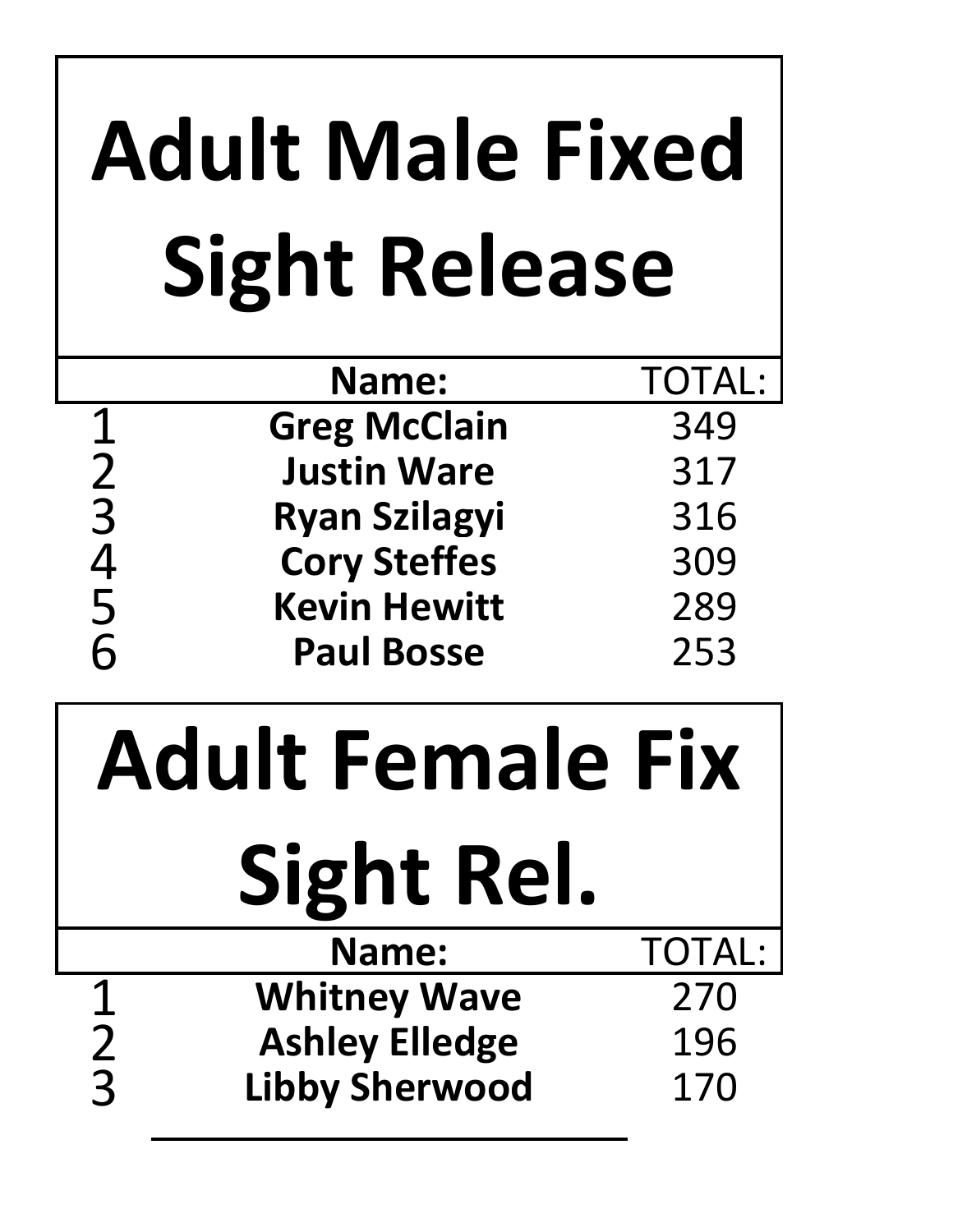|                | <b>Adult Male</b>     |               |
|----------------|-----------------------|---------------|
|                | <b>Hunter</b>         |               |
|                | <b>Name:</b>          | <b>TOTAL:</b> |
| $\mathbf 1$    | <b>Travis Scott</b>   | 379           |
| $\overline{2}$ | <b>Chris Carradus</b> | 308           |
| $\overline{3}$ | <b>Jack Hankins</b>   | 302           |
| 4<br>5         | <b>John Gomez</b>     | 295           |
|                | <b>John Merarrio</b>  | 255           |
| 6              | <b>Joe Deker</b>      | 209           |

## **Adult Male Non-Sight Fingers**

## **Name:** TOTAL: 1 **Dan Piccoli** 140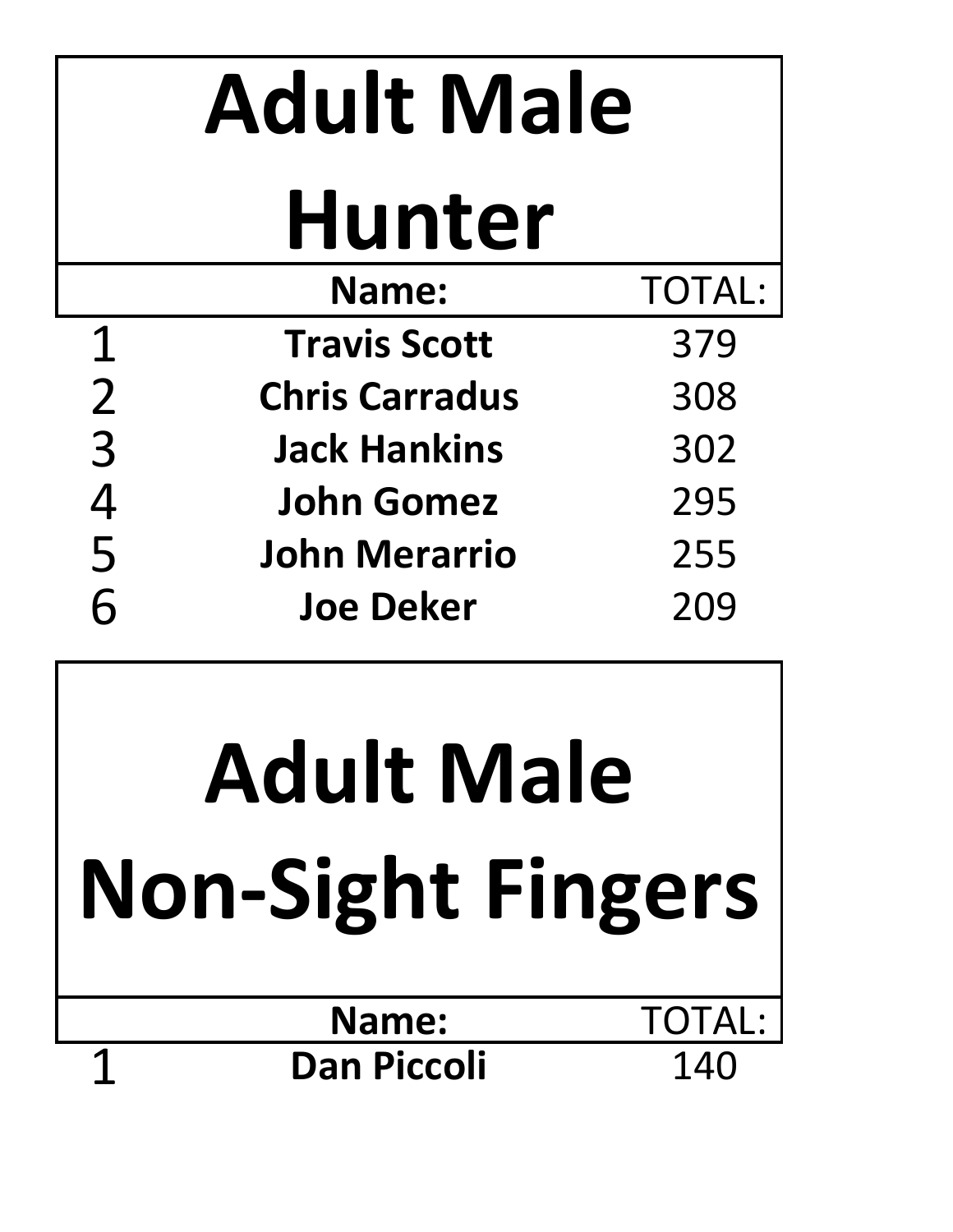|                | <b>Adult Male</b>   |               |
|----------------|---------------------|---------------|
|                | Longbow             |               |
|                | Name:               | <b>TOTAL:</b> |
| $\mathbf 1$    | <b>Renal Earl</b>   | 249           |
|                | <b>Peter Nguyen</b> | 247           |
| $\frac{2}{3}$  | Lee Hazelquist      | 245           |
| 4<br>5         | <b>Roy Brokaw</b>   | 225           |
|                | <b>John Scordo</b>  | 205           |
| 6              | <b>Israel Avina</b> | 193           |
| 7              | <b>Juan Rojo</b>    | 181           |
| $\frac{8}{9}$  | <b>Derek Grant</b>  | 176           |
|                | <b>Kevin Lin</b>    | 136           |
|                | <b>Adult Female</b> |               |
|                | Longbow             |               |
|                | Name:               | <b>TOTAL:</b> |
| 1              | <b>Karen Freed</b>  | 198           |
| $\overline{2}$ | <b>Ana Gonzalez</b> | 125           |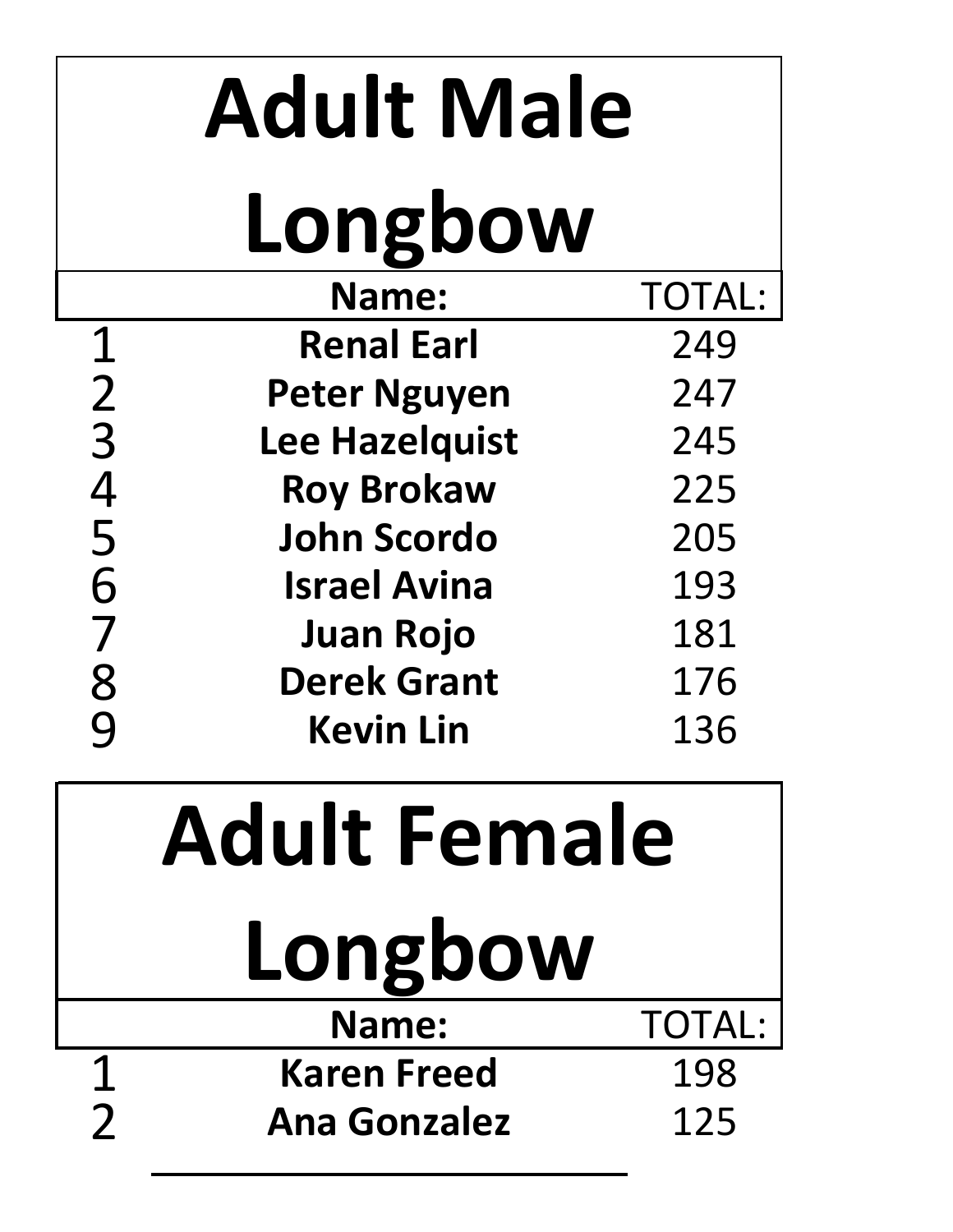|                | <b>Adult Male</b>        |               |
|----------------|--------------------------|---------------|
|                | <b>Recurve</b>           |               |
|                | Name:                    | <b>TOTAL:</b> |
| $\mathbf 1$    | <b>Ryan Ono</b>          | 261           |
| $\overline{2}$ | <b>Ted Coleman</b>       | 199           |
| $\overline{3}$ | <b>Chad Panattoni</b>    | 198           |
| 4<br>5         | <b>David Ford</b>        | 93            |
|                | <b>David Bush</b>        | 65            |
|                |                          |               |
|                | <b>Senior Male Sight</b> |               |
|                | <b>Name:</b>             | <b>TOTAL:</b> |
| 1              | <b>Tom Strasser</b>      | 327           |
| $\overline{2}$ | <b>Eric Oates</b>        | 325           |
| 3              | <b>Michael Cole</b>      | 324           |
| $\overline{4}$ | <b>Tom Mercorid</b>      | 298           |
| 5<br>6         | Dean Hagen               | 271           |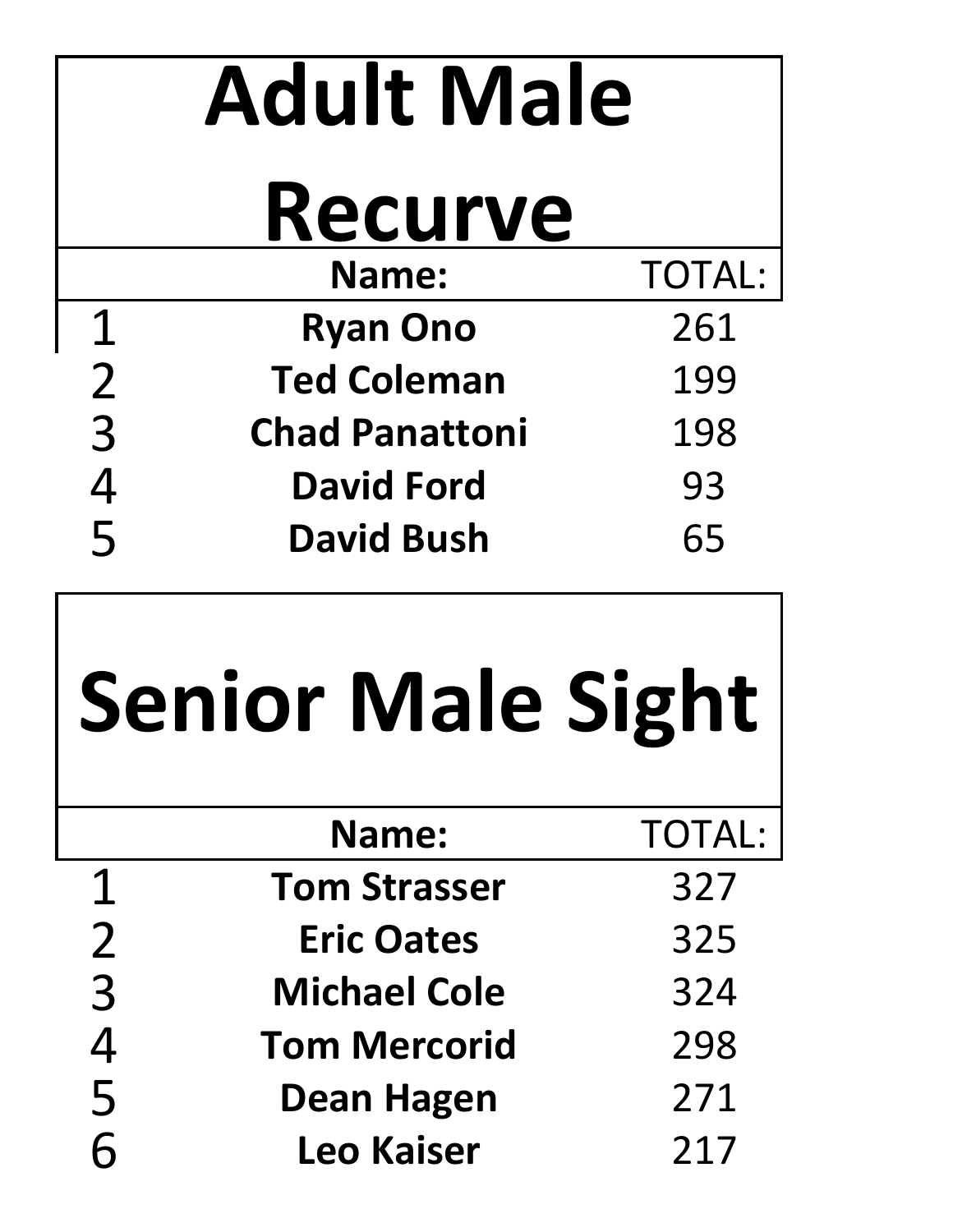| <b>Senior Male Non-</b> |               |
|-------------------------|---------------|
| Sight                   |               |
| Name:                   | <b>TOTAL:</b> |
| <b>Jerry Avery</b>      | 176           |



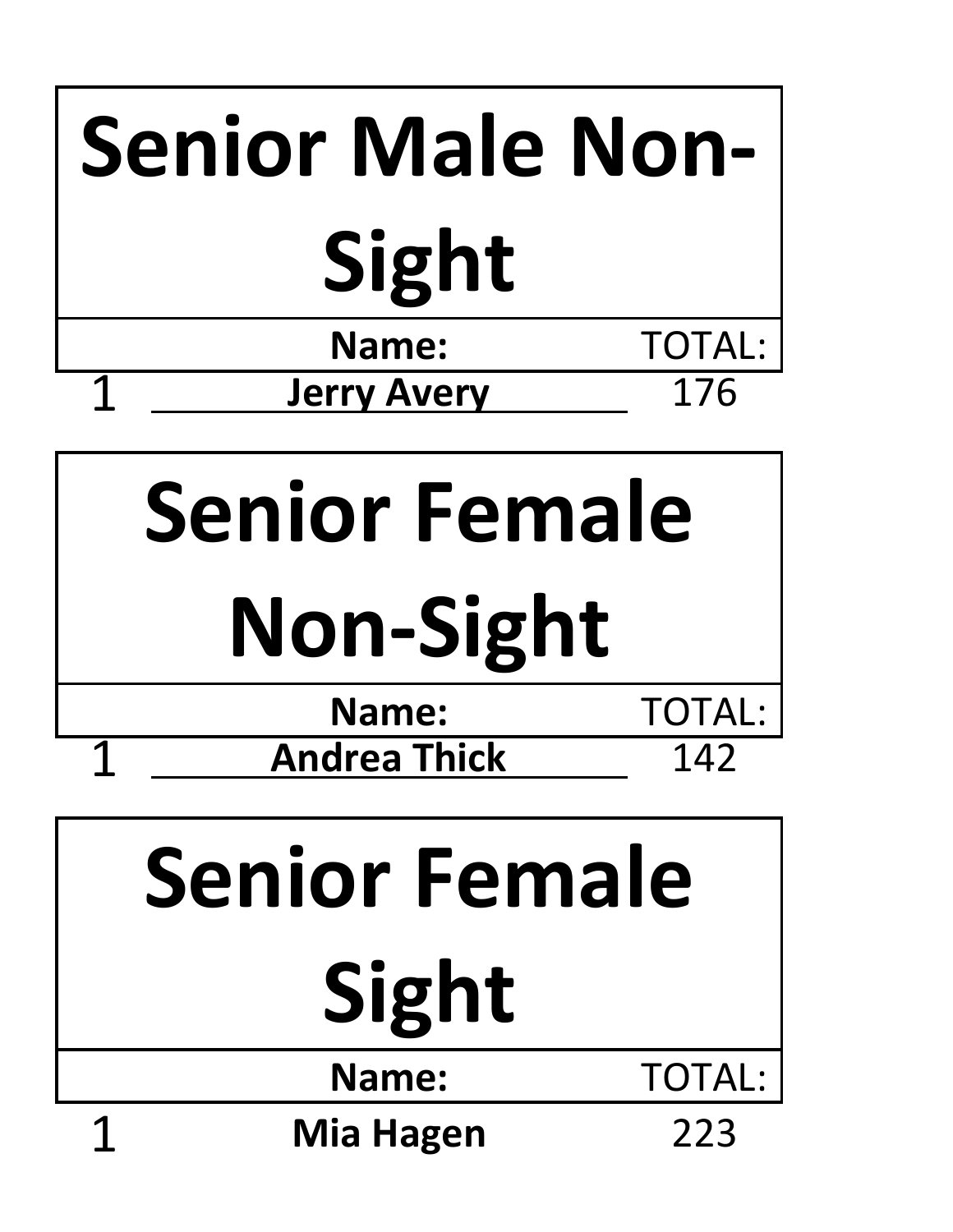|   | <b>Young Adult</b>    |               |
|---|-----------------------|---------------|
|   | <b>Female Sight</b>   |               |
|   | <b>Name:</b>          | <b>TOTAL:</b> |
| 1 | <b>Jacob Vandehey</b> | 313           |
|   | <b>Ethan Drennan</b>  | 272           |

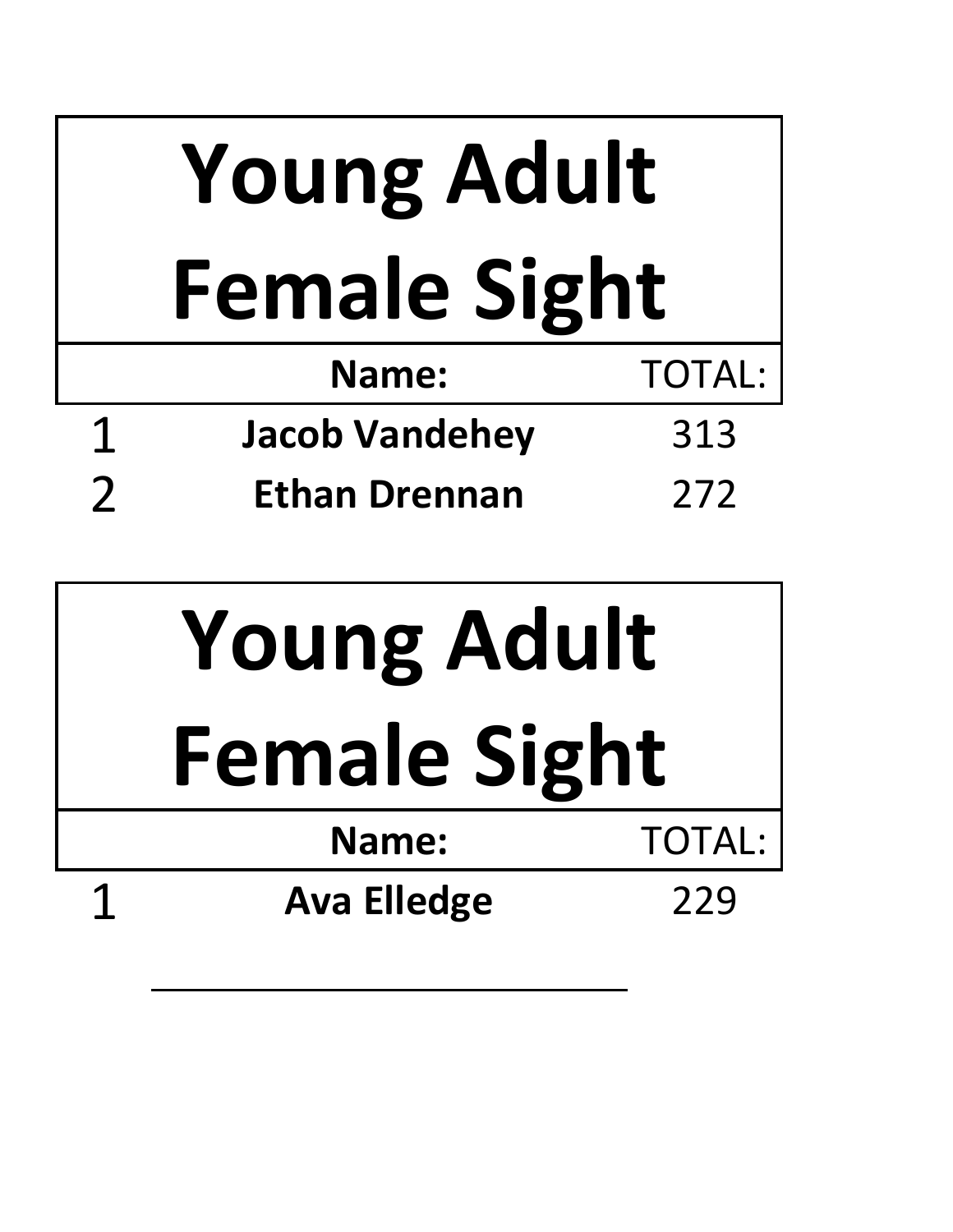|                     | <b>Youth Male Sight</b> |               |
|---------------------|-------------------------|---------------|
|                     | Name:                   | <b>TOTAL:</b> |
| 1                   | <b>James Ray</b>        | 287           |
| $\overline{2}$      | Jeremiah Panattoni      | 192           |
|                     | <b>Youth Male Non-</b>  |               |
|                     | Sight                   |               |
|                     | <b>Name:</b>            | <b>TOTAL:</b> |
|                     | <b>Landon McColl</b>    | 138           |
| <b>Youth Female</b> |                         |               |
| <b>Non-Sight</b>    |                         |               |
|                     | <b>Name:</b>            | <b>TOTAL:</b> |
| 1                   | <b>Ella Nickalus</b>    | 15            |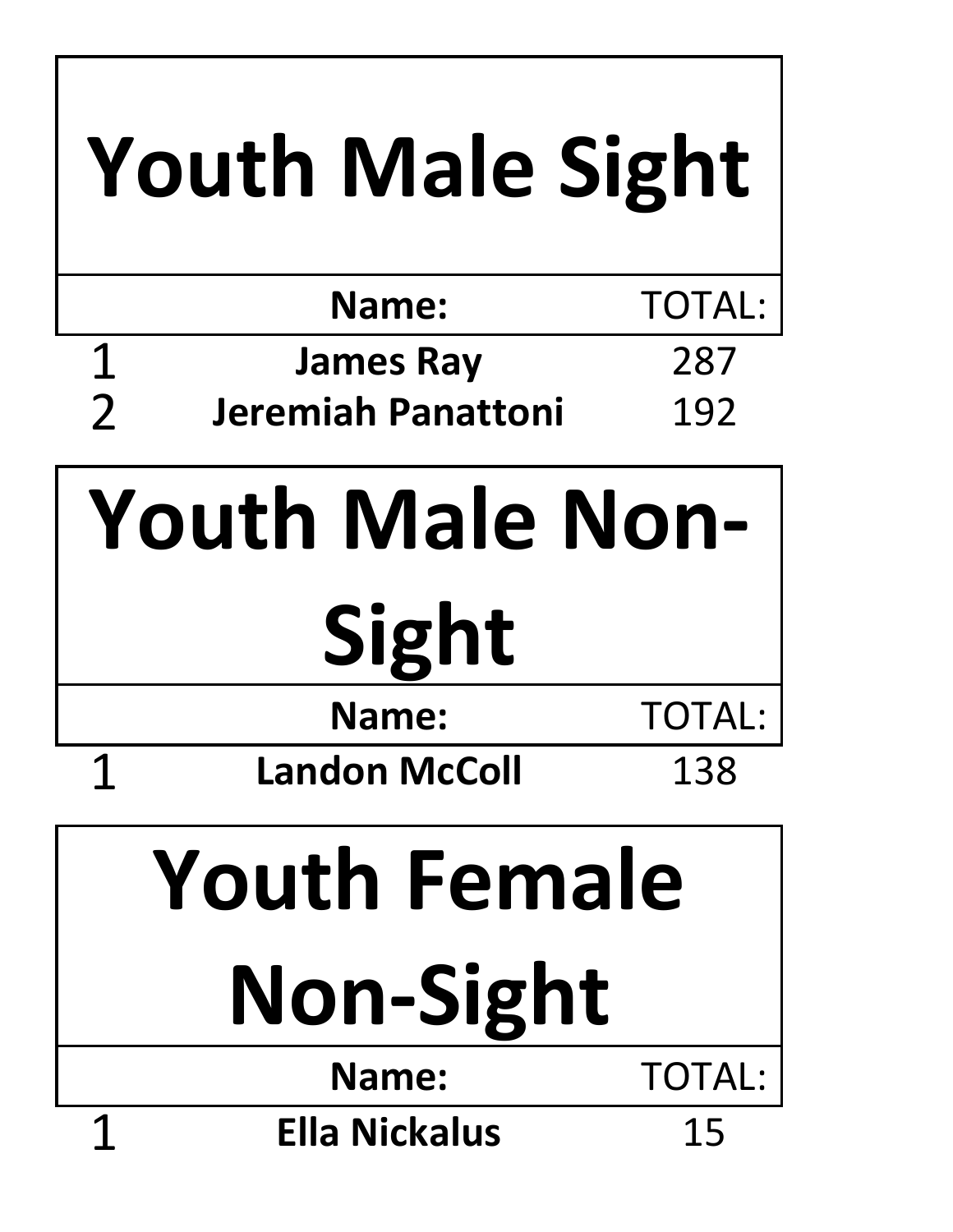| <b>Youth Female</b> |                               |               |
|---------------------|-------------------------------|---------------|
|                     | Sight                         |               |
|                     | <b>Name:</b>                  | <b>TOTAL:</b> |
| $\mathbf 1$         | <b>Megan Ohrberg</b>          | 155           |
| $\overline{2}$      | <b>Asalah Veillieux</b>       | 113           |
|                     |                               |               |
|                     | <b>Cub Female Sight</b>       |               |
|                     | <b>Name:</b>                  | TOTAL:        |
| 4                   | <b>Ryan McGraw</b>            | 223           |
|                     | <b>Cub Male Non-</b><br>Sight |               |
|                     | Name:                         | <b>TOTAL:</b> |